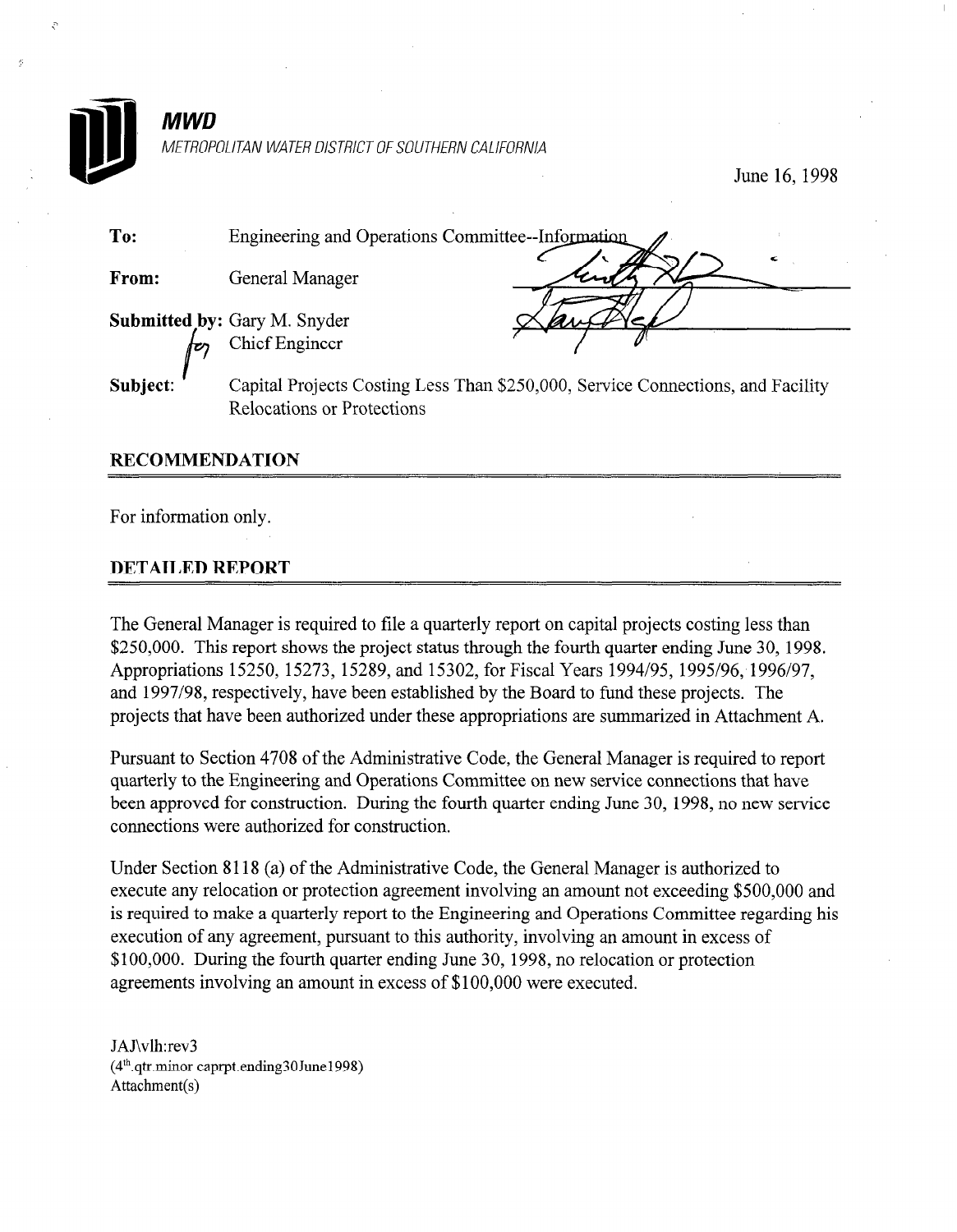$\hat{\mathcal{A}}$ 

 $\mathbb{R}^n$ 

## Attachment A

 $\hat{\varphi}$ 

 $\sim$ 

## (Page 1 of 5)

| $\sim$<br>(Page 1 of 5)                                                      |                                            |                                   |                                                                            |  |  |  |  |
|------------------------------------------------------------------------------|--------------------------------------------|-----------------------------------|----------------------------------------------------------------------------|--|--|--|--|
| <b>MINOR CAPITAL PROJECTS</b>                                                |                                            |                                   |                                                                            |  |  |  |  |
| <b>FISCAL YEAR 1994 - 1995</b>                                               |                                            |                                   |                                                                            |  |  |  |  |
|                                                                              | <b>APPROPRIATION NO. 15250</b>             |                                   |                                                                            |  |  |  |  |
| <b>PROJECT</b>                                                               | <b>ESTIMATED</b><br><b>PROJECT</b><br>COST | COST<br><b>THROUGH</b><br>5/31/98 | <b>CONSTRUCTION STATUS</b><br><b>THROUGH 6/30/98</b>                       |  |  |  |  |
| Red Mountain Pressure Control Facility -<br>Bypass Sleeve Valve Backup Power | 115,000                                    | 23,726                            | All items procured. Construction scheduled for<br>completion in late 1998. |  |  |  |  |
| Lower Feeder - Station 527 + 90 - Modify<br>Facility                         | 50,000                                     | 18,291                            | Construction scheduled for mid-1998. Waiting for<br>crew availability.     |  |  |  |  |
| Skinner Branch - Construct 50' x 150' Metal<br><b>Storage Building</b>       | 220,000                                    | 19,206                            | Construction scheduled for late 1998.                                      |  |  |  |  |
|                                                                              |                                            |                                   |                                                                            |  |  |  |  |
|                                                                              |                                            |                                   |                                                                            |  |  |  |  |
|                                                                              |                                            |                                   |                                                                            |  |  |  |  |
|                                                                              |                                            |                                   |                                                                            |  |  |  |  |
|                                                                              |                                            |                                   |                                                                            |  |  |  |  |
|                                                                              |                                            |                                   |                                                                            |  |  |  |  |
|                                                                              |                                            |                                   |                                                                            |  |  |  |  |
|                                                                              |                                            |                                   |                                                                            |  |  |  |  |
| <b>Completed Projects - (16)</b>                                             | 1,899,800                                  | 1,321,509                         |                                                                            |  |  |  |  |
|                                                                              |                                            |                                   |                                                                            |  |  |  |  |
|                                                                              |                                            |                                   |                                                                            |  |  |  |  |
| <b>TOTAL</b>                                                                 | \$2,284,800                                | \$1,382,732                       |                                                                            |  |  |  |  |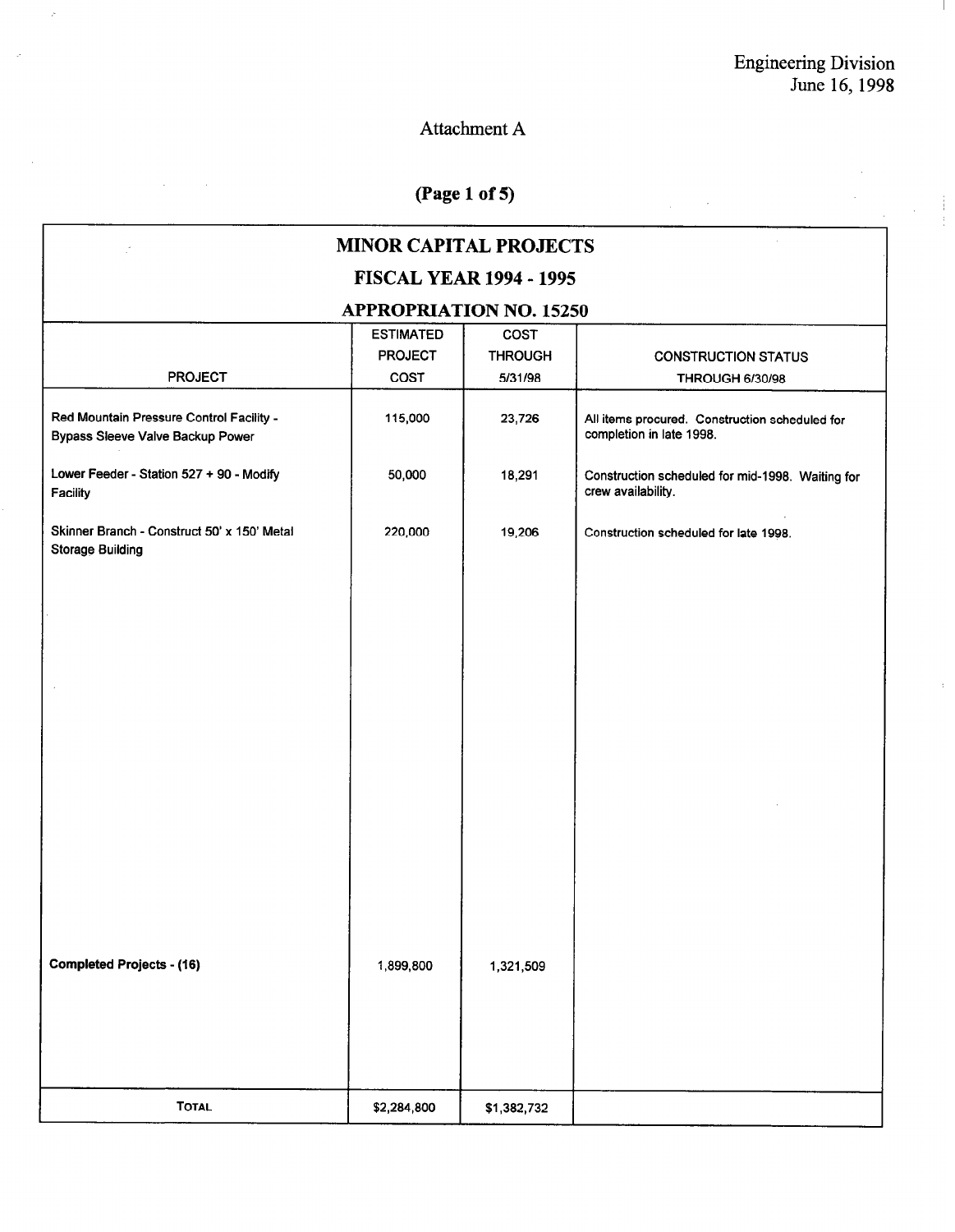$\mathcal{L}$ 

 $\mathcal{L}_{\rm{eff}}$ 

 $\sim$ 

 $\mathcal{L}_{\mathcal{L}}$ 

 $\hat{\mathcal{A}}$ 

 $\Delta \sim 10$ 

### Attachment A

ý.

## (Page 2 of 5)

#### MINOR CAPITAL PROJECTS

#### FISCAL YEAR 1995 - 1996

#### APPROPRIATION NO. 15273

| <b>IM I KOI KIIKITOR TOI 1927</b>                                                           |                  |                |                                                                           |  |  |
|---------------------------------------------------------------------------------------------|------------------|----------------|---------------------------------------------------------------------------|--|--|
|                                                                                             | <b>ESTIMATED</b> | <b>COST</b>    |                                                                           |  |  |
|                                                                                             | <b>PROJECT</b>   | <b>THROUGH</b> | <b>CONSTRUCTION STATUS</b>                                                |  |  |
| <b>PROJECT</b>                                                                              | <b>COST</b>      | 05/31/98       | <b>THROUGH 6/30/98</b>                                                    |  |  |
|                                                                                             |                  |                |                                                                           |  |  |
| Water Quality - Automated Reservoir<br>Monitoring                                           | 233,100          | 217,912        | Test failed. Work in progress.                                            |  |  |
| Skinner Filtration Plant - Ferric Chloride Retrofit at<br>Plant 2                           | 240,000          | 163,788        | Installation 80% complete; anticipated completion<br>late 1998.           |  |  |
| Diemer Filtration Plant - Alum/Ferric Jet Mixer<br><b>Retrofit Diffusers Modifications</b>  | 245,000          | 221,902        | Phase I complete; overall project completion<br>anticipated in late 1998. |  |  |
| Jensen Filtration Plant - Main Administration<br><b>Building - Replace Air Conditioning</b> | 200,200          | 84,811         | Administration Bldg. AC portion complete. Service<br>Center on hold.      |  |  |
| Lake Mathews - Multiple Species Reserve -<br>Manager's Office & Residence                   | 217,000          | 161,698        | Construction scheduled for completion in July 1998.                       |  |  |
|                                                                                             |                  |                |                                                                           |  |  |
|                                                                                             |                  |                |                                                                           |  |  |
|                                                                                             |                  |                |                                                                           |  |  |
|                                                                                             |                  |                |                                                                           |  |  |
| <b>Completed Projects - (16)</b>                                                            | 1,544,000        | 1,254,293      |                                                                           |  |  |
|                                                                                             |                  |                |                                                                           |  |  |
| <b>TOTAL</b>                                                                                | \$2,079,300      | \$2,108,547    |                                                                           |  |  |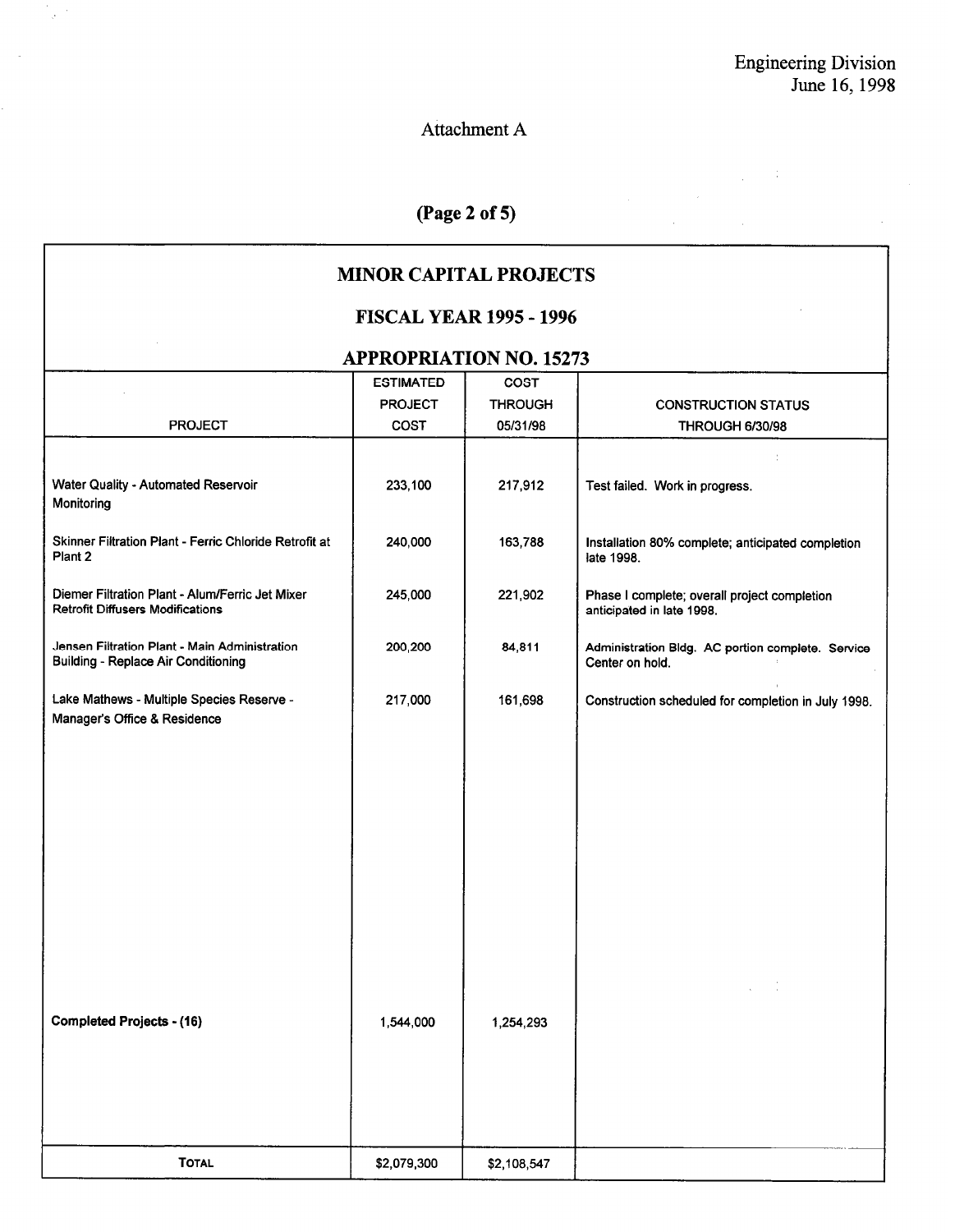$\hat{\mathcal{A}}$  $\bar{z}$ 

 $\bar{z}$ 

## Attachment A

# (Page 3 of 5)

l.

 $\bar{z}$ 

| <b>MINOR CAPITAL PROJECTS</b>                                                                                    |                  |                |                                                                                             |  |
|------------------------------------------------------------------------------------------------------------------|------------------|----------------|---------------------------------------------------------------------------------------------|--|
| <b>FISCAL YEAR 1996 - 1997</b>                                                                                   |                  |                |                                                                                             |  |
| <b>APPROPRIATION NO. 15289</b>                                                                                   |                  |                |                                                                                             |  |
|                                                                                                                  | <b>ESTIMATED</b> | <b>COST</b>    |                                                                                             |  |
|                                                                                                                  | <b>PROJECT</b>   | <b>THROUGH</b> | <b>CONSTRUCTION STATUS</b>                                                                  |  |
| <b>PROJECT</b>                                                                                                   | COST             | 5/31/98        | <b>THROUGH 6/30/98</b>                                                                      |  |
| Jensen Filtration Plant - Install Scupper Gates                                                                  | 95,000           | 84,222         | Need to take basin out of service to complete.                                              |  |
| Skinner Filtration Plant - Seismic Upgrades of Tank<br>Farm No. 1                                                | 147,000          | 27,764         | Skinner procuring materials for installation in<br>November 98.                             |  |
| Jensen Filtration Plant - Modifications to Module<br>No. 3 Overflor Pipeline Discharge Structure                 | 152,000          | 17,276         | Construction on hold pending LADWP decision on<br><b>Bull Creek.</b>                        |  |
| Jensen Filtration Plant - Relocate Ammonia/<br><b>Caustic Piping</b>                                             | 240,000          | 217,793        | Construction scheduled for completion mid-1998.                                             |  |
| Special Services - Upgrade Plate Roller                                                                          | 243,000          | 42,834         | Purchase order for bending machine is in place.                                             |  |
| La Verne Facilities - Basin Sludge Pump<br>Valves Replacement                                                    | 30,000           | 5,316          | Project is on-hold.                                                                         |  |
| Jensen Plant Filtration - Reconstruction of<br>Road Between Basin 2 and 3 of Module 1                            | 249,700          | 39,488         | Construction scheduled for completion mid-1998.                                             |  |
| Skinner Branch - Casa Loma Canal Acoustic<br>Meter                                                               | 245,000          | 73,860         | Will install at same time as San Diego Canal meters;<br>scheduled for completion late 1998. |  |
| Metropolitan - Wide Selected Pressure Control<br><b>Structures - Replace Valve Position</b><br><b>Indicators</b> | 191,000          | 173,224        | Testing of several varieties of transmitters in<br>progress.                                |  |
| <b>Completed Projects - (9)</b>                                                                                  | 1,120,000        | 960,387        |                                                                                             |  |
| <b>TOTAL</b>                                                                                                     | \$2,712,700      | \$1,642,164    |                                                                                             |  |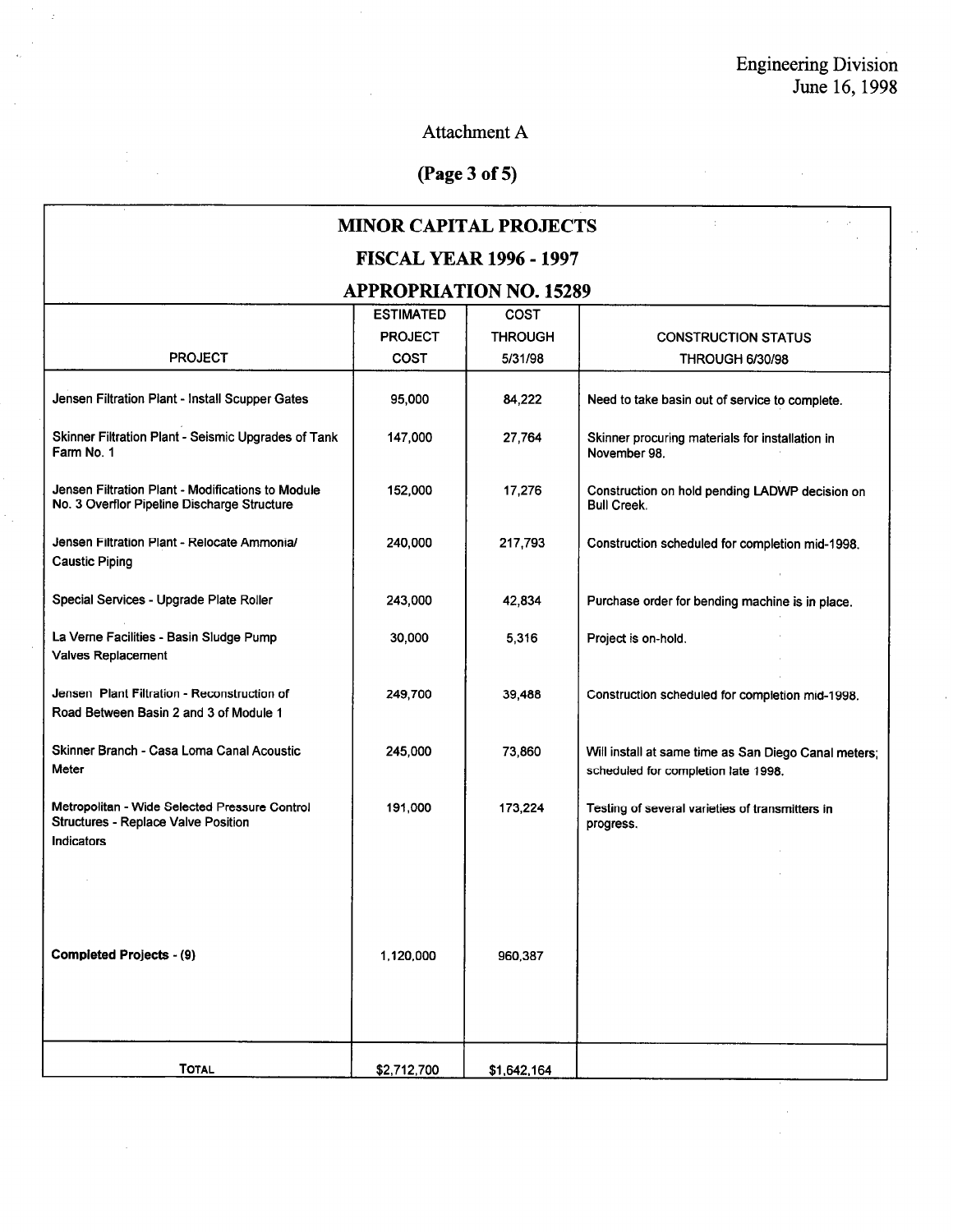$\frac{1}{2}$  .

#### Attachment A

 $\overline{\phantom{a}}$ 

# (Page 4 of 5)

| <b>MINOR CAPITAL PROJECTS</b> |  |
|-------------------------------|--|
|-------------------------------|--|

## FISCAL YEAR 1997 - 1998

#### APPRORIATION NO. 15302

|                                                                                                   | <b>ESTIMATED</b> | <b>COST</b>    |                                                                                                       |
|---------------------------------------------------------------------------------------------------|------------------|----------------|-------------------------------------------------------------------------------------------------------|
|                                                                                                   | <b>PROJECT</b>   | <b>THROUGH</b> | <b>CONSTRUCTION STATUS</b>                                                                            |
| <b>PROJECT</b>                                                                                    | COST             | 5/31/98        | <b>THROUGH 6/30/98</b>                                                                                |
| Diemer Filtration Plant - Asphalt Road Repair                                                     | 191.000          | 1.150          | Design work in progress.                                                                              |
| Allen-McColloch Pipeline Meter Upgrade                                                            | 173,000          | 6.612          | Design work in progress.                                                                              |
| Diemer Filtration Plant - On-Line Turbity Meters<br>Replacement                                   | 207,000          | 95,869         | Design work in progress.                                                                              |
| Olinda Pressure Control Structure -<br>Vibration Mitigation - Right-of-Way                        | 25,000           | 5,917          | No construction work - Right-of-Way procurement<br>only                                               |
| Lake Skinner - Replace Stainless Steel Aerator Ring                                               | 80,000           | 39,358         | Under fabrication, will be completed by 7/98                                                          |
| Lake Mathew's Bldgs. 8 & 15 - Renovation of<br>General Assembly Area & Lavatory                   | 50,000           | 145,405        | Construction is 90% complete, anticipated<br>completion September 1998                                |
| Jensen Filtration Plant - Water Loop Pressure<br>Upgrade                                          | 60,000           | 32,612         | Test completed in April 1998. Waiting for new fire<br>water system in late 1999.                      |
| Weymouth Filtration Plant - Effluent Valve<br>Conversion at Filter Beds 1-24                      | 220,000          | 7.857          | Replacement only                                                                                      |
| Conversion of Deformation Survey Monitor at Gene<br>Wash, Copper Basin, and Diemer Plant Basin #8 | 189.061          | 117,529        | Pillar monuments are installed. Scheduled for<br>completion by June 1998.                             |
| Riverside Branch - Motion Sensors in New<br><b>Expansion Buildings &amp; Tunnels</b>              | 45,000           | 7,070          | Materials have been ordered.                                                                          |
| Jensen Filtration Plant - Sandblasting Booth<br><b>Purchase &amp; Installations</b>               | 65,000           | 0              | Project opened.                                                                                       |
| Deimer Filtration Plant - Sludge Dewatering Drying<br>Improvements                                | 241,000          | 83,894         | Underdrain installed in one out of three basins.<br>Remaining work scheduled for completion by 12/98. |
| Orange County Reservoir - Piezometers and<br>Seepage Monitoring Automation                        | 90,000           | 18,350         | Completion scheduled for late 1998.                                                                   |
|                                                                                                   |                  |                |                                                                                                       |
| <b>SUB-TOTAL</b>                                                                                  | \$1,636,061      | \$561.621      |                                                                                                       |